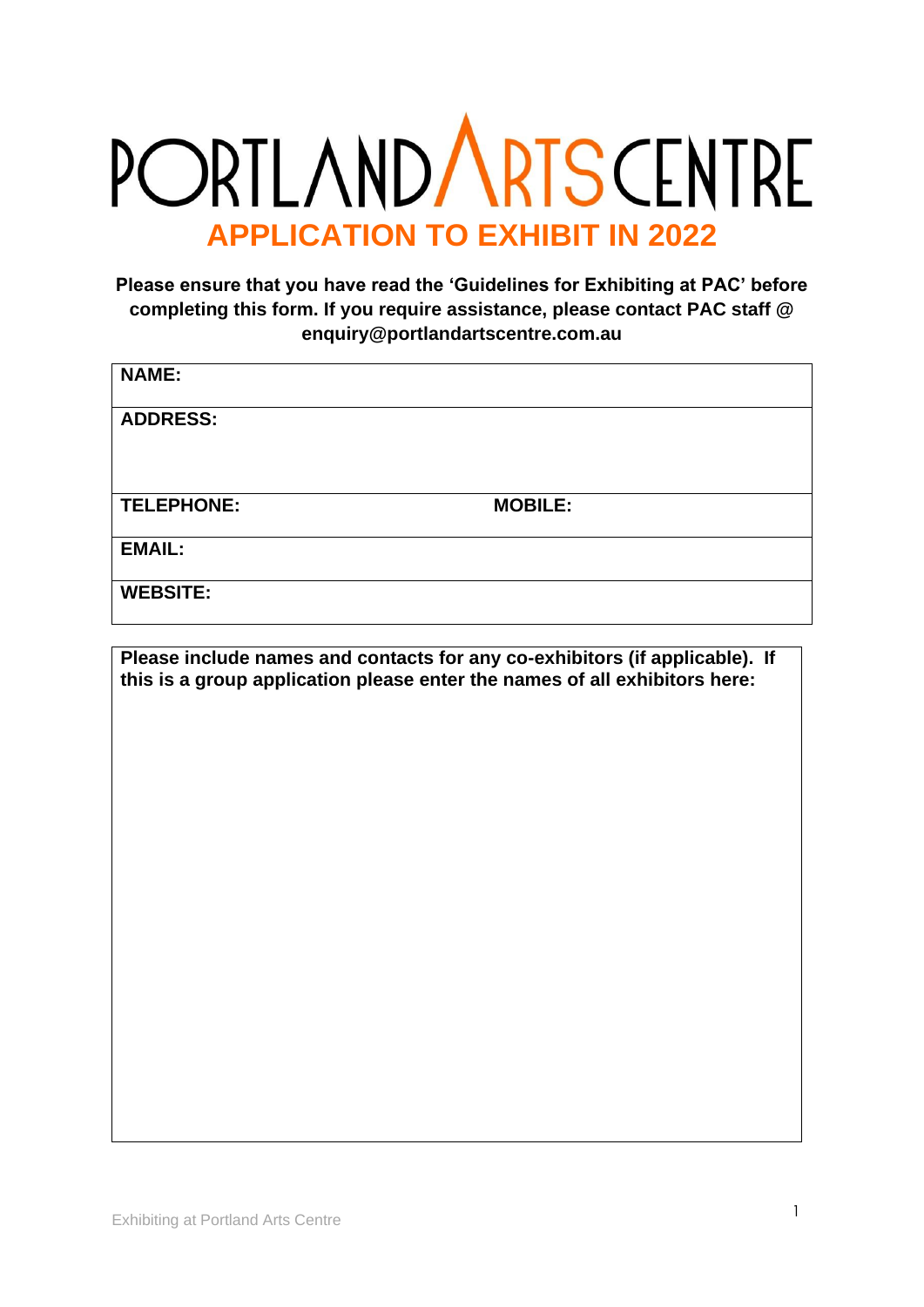**EXHIBITION OUTLINE:** (include the theme of the exhibition you intend to deliver, which mediums are represented in the work, number of works and size if necessary, etc) Approx 250 words. Use the following questions to help form your outline if required.

- What is the theme of the exhibition?
- Are there any other influences/ what has inspired the work?
- What are the mediums used? If there is more than one, please provide details.
- How many works are being exhibited and what size are they?
- What is being communicated to the viewer?